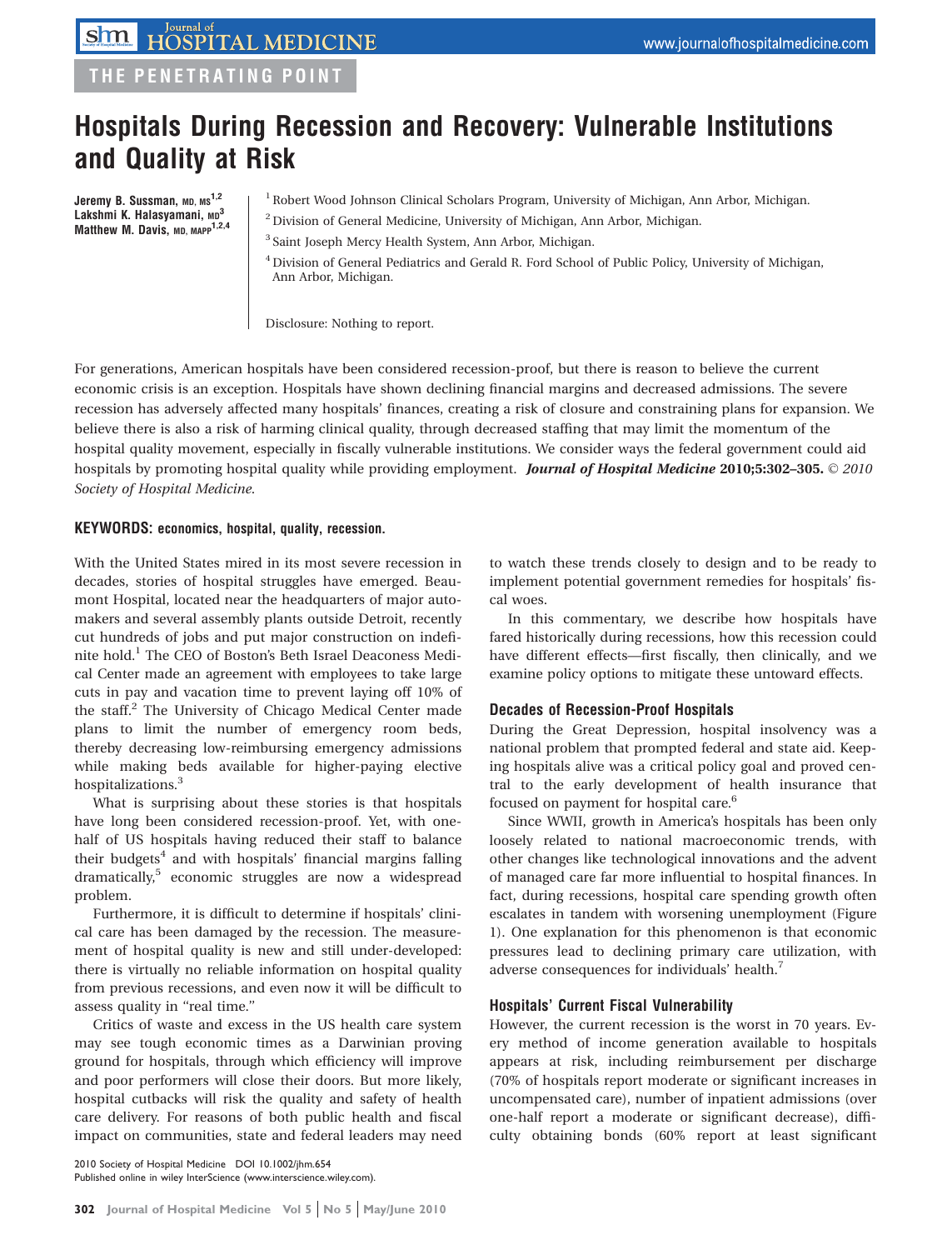

FIGURE 1. Relationship between spending on hospital care and unemployment rate.

problems), and charitable donations.4 Over 50% of US hospitals had negative margins in the fourth quarter of 2008, though there has been some improvement since that time.<sup>8</sup>

Future hospital stability concerns remain. Growth in revenue per discharge is still below the norm.<sup>5</sup> Because employment lags a recovering economy, further reimbursement decreases are possible from increasing proportions of patients with low-reimbursing insurers or no coverage at all, decreasing payment rates from all payers, and decreasing elective care. The lower-reimbursing payers, like state Medicaid programs, are experiencing increased enrollment as Americans lose their jobs and their better-paying, employersponsored private insurance.<sup>9</sup> There's also evidence that reimbursement rates are declining from both Medicare and private insurers,10 which threatens the fragile cost-shift through which hospitals have long used private insurance reimbursement to subsidize government reimbursements.<sup>11</sup>

Hospitals' specific financial challenges will likely vary across markets. The authors' state of Michigan has been hit particularly long and hard by the current recession. Unemployment rates exceeding 11% are expected to cause dramatic losses in private health insurance.<sup>9</sup> Patients' increasing need with decreasing ability to pay will make markets in the deepest recession particularly vulnerable.

#### Hospital Quality and Safety at Risk?

The effect of the recession on the quality of hospital care is less clear. Until the 1990s, hospital quality was essentially assumed and virtually unmeasured. Even now, measuring hospital quality is difficult and rarely timely. Medicare data

often take 1 to 2 years to become publicly available for analysis. Reports by trade organizations like the American Hospital Association are up-to-date but have conflicts of interest and are less rigorous. The most timely measures of hospitals' distress—flawed as they may be—will come from the hospitals themselves, just like reports of economic woe from other businesses and government agencies during challenging economic times.

However, since the publication of the 1999 report To Err is Human,<sup>12</sup> major improvements in hospital quality and safety have transformed the delivery of inpatient care. These improvements have taken the form of simple interventions like nationally consistent medical abbreviations, management initiatives like Six Sigma, and technological advances including computerized health records.

Nonetheless, during this recession and recovery, slashed hospital budgets may slow or even stop the momentum towards further improvements in quality and safety. Frontline care delivery could be at risk. Understaffed and under financed hospitals are rarely safe. Dissatisfaction and layoffs hurt the interactions between employees and patients. Robust nurse-to-patient ratios which have proven vital to patients' hospital outcomes could be at risk.<sup>13</sup> Admittedly, recession-induced threats to quality and safety are conjectures on our part: unfortunately, no recession measures of hospitals' specific spending on staffing, technology, or process improvements exist.

However, there are many small, evidence-based changes that could improve hospital safety dramatically in the near future. Michigan's Keystone ICU Initiative showed that

> 2010 Society of Hospital Medicine DOI 10.1002/jhm.654 Published online in wiley InterScience (www.interscience.wiley.com).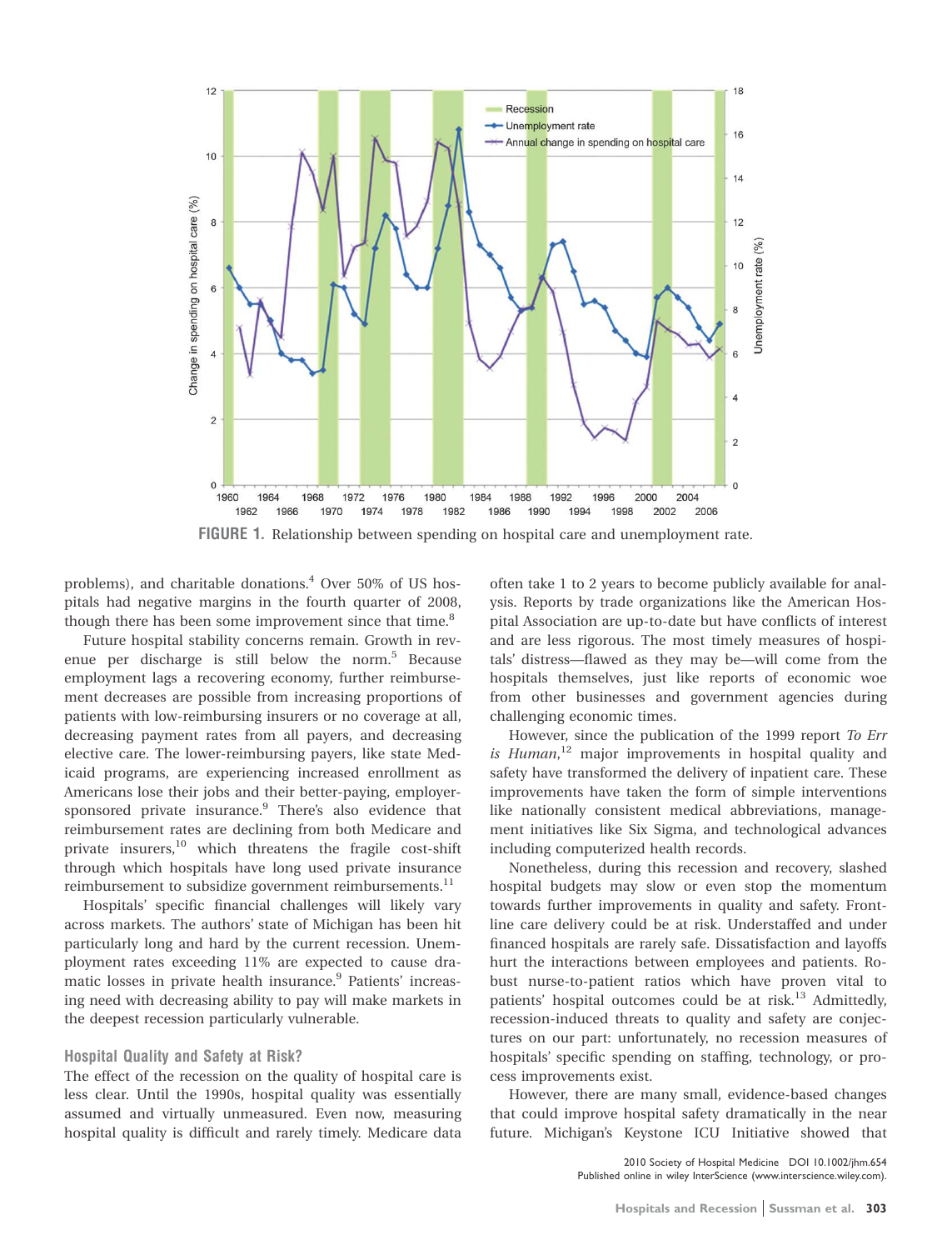systematic interventions in routine care delivery could reduce the risk of catheter-related bloodstream infections, which currently are implicated in the death of 28,000 Americans per year, to nearly zero. $14$  The Institute for Healthcare Improvement's 100,000 Lives Campaign also illustrated that dramatic improvements in hospital-related mortality can occur with fairly focused interventions. In the month after discharge, more than one-quarter of all hospitalized patients go to an emergency room or need to be rehospitalized. This rate can be cut by 30% by inserting a ''nurse discharge advocate" into the discharge process. $15$  Instituting a simple safety checklist before surgery decreased surgery-related mortality and complications by over one-third.<sup>16</sup>

Such interventions are effective, reasonable, and widely accessible. Over the long-term, many may even be cost-saving. But, importantly, they all require an institutional investment in start-up money and an organizational will to change how things have been done. In a period of recession with severe cost-cutting, and a recovery period of cautious spending, this may not be possible.

## A Possible Stimulus: Investing in Quality Initiatives at Fiscally Vulnerable Hospitals

It is not enough to keep hospitals' doors open in a recession. Hospitals must continue to improve the quality and safety of the care they deliver—vital for their future patients and also for their communities who depend on them as anchors of health systems. We believe there is a need for a new, federally supported alignment of hospital finance and hospital quality that can limit damage to hospitals, help community employment, and improve patient safety.

Timely, structural quality measures could speed the introduction of functional value-based purchasing, promote hospital safety, and help local economies at the same time. There are many simple structural measures that could be examined, such as development of discharge coordinators, promoting effective nurse-to-patient ratios, and encouraging health information technology (IT). Importantly, this would not duplicate efforts already underway to promote quality with process measures. With effective financial monitoring in real time, these measures could focus on high-risk, fiscally disadvantaged hospitals.

To its credit, the Obama administration has already reached out to support hospitals, although aid has not been targeted specifically to hospitals in the most dire financial circumstances. Along with support for Medicaid and community health centers to improve primary care during the recession, the administration has provided a \$268 million increase in Disproportionate Share Hospital payments towards hospitals that care for vulnerable patients, an increase of about 3%.<sup>17</sup> Concurrently, the Centers for Medicare and Medicaid Services are implementing a value-based purchasing program that starts with a 5% withhold in reimbursement that institutions need to earn back through a combination of mortality, process, and patient satisfaction

2010 Society of Hospital Medicine DOI 10.1002/jhm.654 Published online in wiley InterScience (www.interscience.wiley.com). metrics.18 The administration also reserved \$19 billion to promote improvement of health IT for American medicine.19

Using health IT investment to help hospitals is an appealing concept, but for many institutions the infrastructure required to make that transition directly competes with other patient needs, including bedside patient care. IT investments have large initial costs, at a time when bank loans are difficult to acquire and few organizations can make expensive capital improvements. In fact, one-quarter of hospitals report scaling back health IT investments that they had already started, in spite of the stimulus funds available.<sup>4</sup>

Instead, the administration may have more influence on improving care delivery by focusing on connecting hospital safety with hospital financial stability, by appropriating stimulus funds to center on quality and safety programs like those described above. Here is how: a hospital that would receive stimulus money for employing nurse discharge advocates would preserve employment while advancing patient safety, as would a hospital that retains a nurse-topatient ratio above a specified threshold. By focusing on measures of structural quality, the government could improve care in ways that are easy to measure and maximize local economic stimulus without difficult outcomes assessment, insurance reform, or duplicating process measure efforts. There could even be an innovation differential (ie, payment/reward) for hospitals that improve quality while holding flat or lowering overall costs.

Equally important is to use this national financial crisis as an opportunity to improve monitoring of hospital quality. While quality assessment of hospitals is difficult, increased federal awareness of local medical need, hospital financial stability, and government awareness of emergency services overcrowding, nurse-to-patient ratios, and IT utilization are all valuable and easy to measure.

None of these quality-focused fiscal interventions would be guaranteed to prevent hospital closure. Especially in small population centers, hospital closures can affect an entire community's financial growth and clinical safety net, $^{20}$  while leaving hundreds or even thousands unemployed. Hospital closure should be assessed by state and federal government officials in these larger terms, perhaps even encouraging closure when appropriate, and helping prevent it when necessary.

### Conclusion

Hospitals, as complex pieces of America's health care system, are central to communities' safety and economic growth. While national health coverage reform, as currently being discussed in Washington, would make hospital infrastructure less sensitive to macroeconomic changes, major reform would not come fast enough if hospitals start closing. While the worst of the recession may be over, recovery and the continuing rise in unemployment is a tenuous lifeline for hospitals on the financial brink.